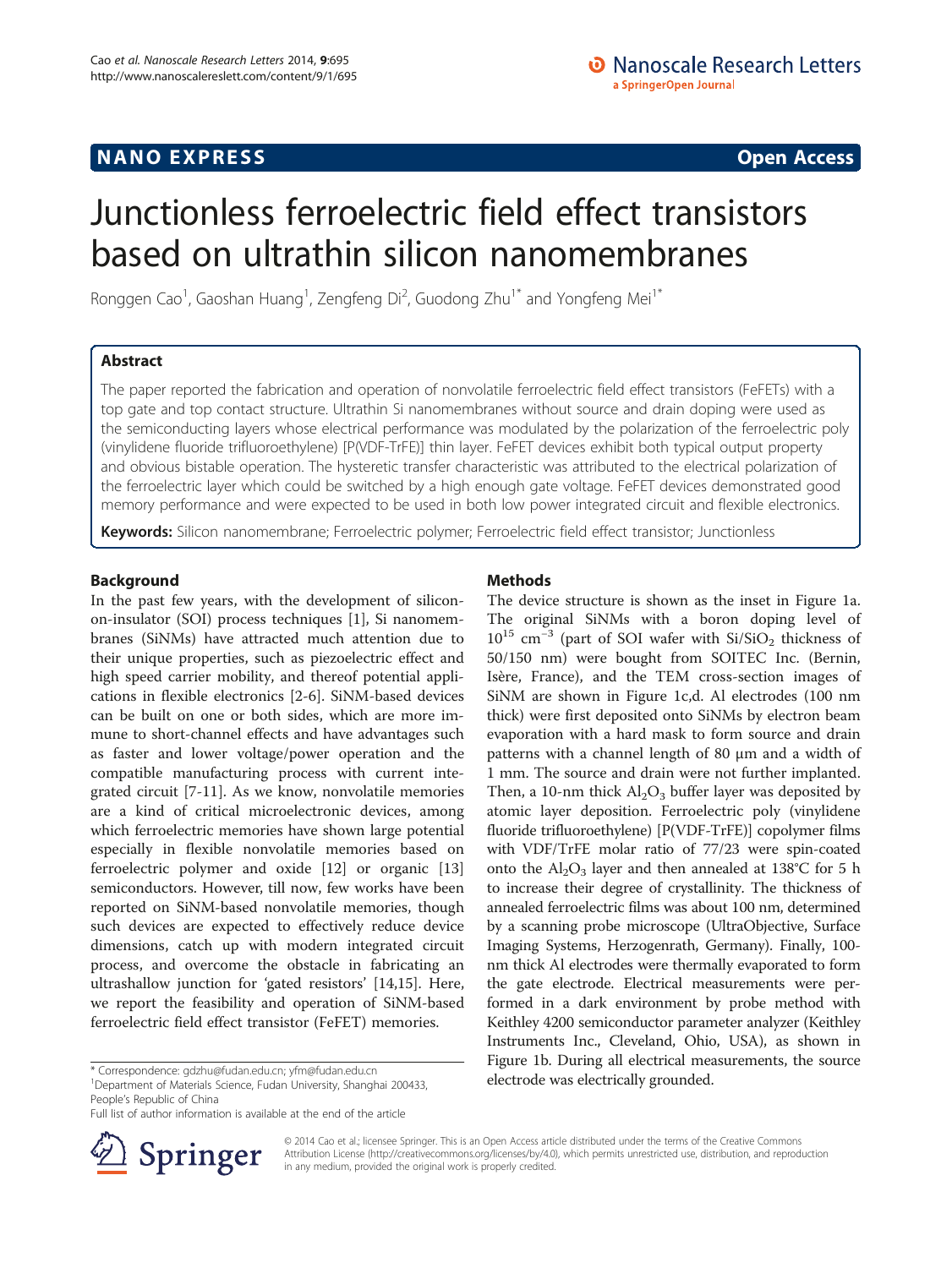<span id="page-1-0"></span>

## Results and discussion

The output characteristics of the SiNM-based FeFETs are shown in Figure 2a. The source-drain voltage  $(V_{ds})$ was swept from 0 to 3 V, while the gate voltage  $(V_{\sigma})$ changed between +4 and −4 V. A typical output characteristic of SiNM-based field effect transistors is observed. The source-drain current  $(I_{ds})$  is hard to be saturated at positive  $V_g$ , though the maximum  $V_{ds}$  is set to 3 V. This should be due to the fact that the substrate is not electrically grounded and the potential of the SiNMs increases when the current flows through the PN junction of the drain, causing the increase of the channel conductance.

Transfer characteristics of our FeFETs were determined by sweeping  $V_g$  between  $\pm 8$  V at a constant  $V_{ds}$  of 0.5 V. To well-illuminate the experimental results, we define two  $V_{\rm g}$  scanning directions: forward scan corresponds to  $V_{\rm g}$  sweeping from negative to positive voltage, while backward scan corresponds to  $V<sub>g</sub>$  from positive to negative voltage. Different from the typical metal-oxidesilicon field effect transistors, in which both transfer curves from the forward and the backward scans follow nearly the same trace, the FeFETs show significant hysteresis during transfer measurements (Figure 2b) due to the insertion of the ferroelectric P(VDF-TrFE) film between the gate and the oxide layers. The transfer loop in Figure 2b shows the device's on/off ratio of about  $10<sup>2</sup>$ and the width of memory window of 0.75 V, which is defined as the gap of  $V_g$  when  $I_{ds}$  is half of its maximum value in a complete hysteresis loop. Furthermore, when the gate voltage is lower than 2.0 V, the gate leakage current  $I_{\rm gs}$  is on the order of 10<sup>-8</sup> A, about 2 orders of magnitude lower than  $I_{ds}$ . During the electrical measurements

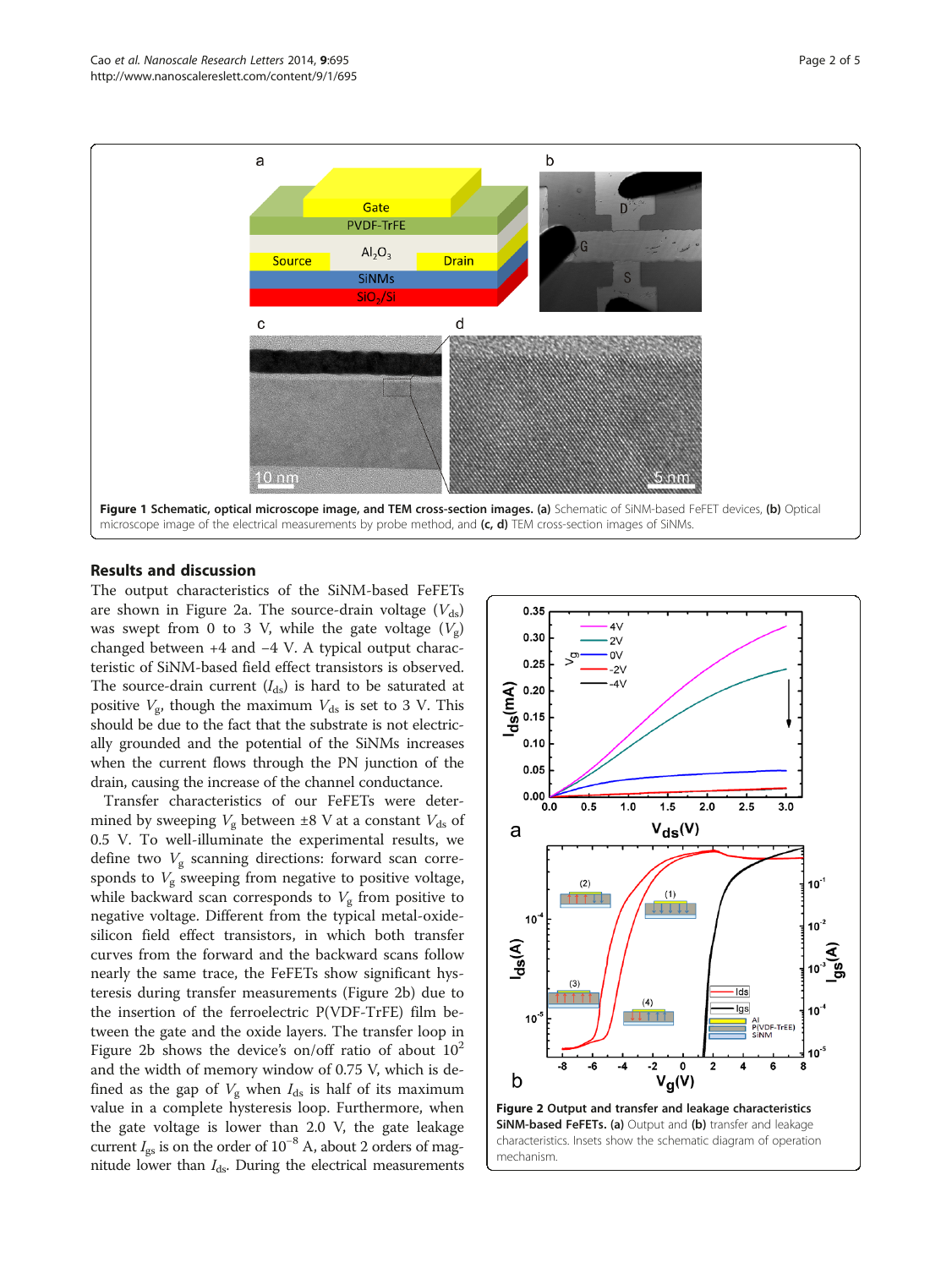<span id="page-2-0"></span>by probe method, the mechanical stress applied by the probes causes the compression of the insulating layers between gate and source/drain electrodes and thus decreased film thickness results in the increased leakage current  $I_{gs}$  between gate and source, as is also shown in the leakage current curve of Figure [2b](#page-1-0). With the further increase of  $V_g$  from 2 to 8 V, the leakage current quickly increases from 10 nA to 0.7 mA. The increased leakage current partly counteracts the further increase of  $I_{ds}$  especially at a gate voltage larger than 2 V and thus results in the decrease of  $I_{ds}$  with further increased gate voltage.

Note that both output and transfer characteristics indicate our FeFETs have a typical n-channel depletion mode (NNN), though the device is based on p-doped silicon without special source and drain doping. Here, the n-channel depletion mode is due to aluminum-silicon interaction. The work function of aluminum and electron affinity of silicon are 4.2 and 4.01 eV, respectively. At the Al/Si interface, the separation between the Fermi level and conduct band is only 0.27 eV  $(\langle 1.12 \text{ eV}/2),$ resulting in the change of the type of the silicon to ntype near the interface. At the same time, the channel is changed to n-type by fixed charges in the gate oxide. The same experimental observation was also reported in a similar Al/Si device structure [[5\]](#page-4-0).

The insets in Figure [2](#page-1-0)b schematically explain the origin of the electrical hysteresis (i.e., memory window) induced by the bistable orientation of electrical dipoles in the ferroelectric layer. These well-oriented dipoles induce a built-in voltage  $(V_{in})$  which causes the shift of the threshold voltage  $(V_{\text{th}})$  in the semiconducting layer [\[12](#page-4-0)]. Note that voltage drop on the ferroelectric layer larger than the coercive voltage (approximately 4.8 V) can lead to re-orientation of the electrical dipoles. During the backward scan, the initial applied gate voltage of  $+8$  V is high enough to cause polarization reversal in the ferroelectric layer with electrical dipoles aligning downwards to the SiNM (inset 1), which contributes positive  $V_{\text{in}}$  to the SiNM layer and thus results in a  $V_{\text{th}}$  shift toward the negative voltage. On the other hand, during the forward scan, the initial applied voltage of −8 V induces the reorientation of the dipoles aligning against the SiNM layer (inset 3), causing a  $V_{\text{th}}$  shift to the positive voltage. The insets 2 and 4 schematically show the orientation of the electrical dipoles during  $V<sub>g</sub>$  sweeping, which correspondingly causes the tuning of  $V_{\text{in}}$  and then  $V_{\text{th}}$ . As a result, a hysteresis loop can be expected as shown in Figure [2](#page-1-0)b.

To present a complete view of the electrical properties in the current devices, we also measured the transfer characteristics at various  $V_{ds}$  and noticed that  $V_{ds}$  had significant influence on the memory window, especially the device's on/off ratio. The change of the transfer loops with  $V_{ds}$  is shown in Figure 3a, where gate voltage



was swept between ±8 V. The width of memory windows almost remains constant at about 0.75 V, regardless of  $V_{ds}$  values. However, the device's on/off ratio reduces significantly from  $10^2$  to  $10^1$  with the decrease of  $V_{ds}$  from 3 to 0.5 V.

Gate voltage determines the polarization in the ferroelectric layer and thus influences the memory window. To explore the mechanism behind this, we carried out more electrical characterizations on our devices. We determined the influence of  $V_{\text{gmax}}$  on the memory window, where  $V_{\text{gmax}}$  was the applied maximum gate voltage during one measurement of a whole hysteresis loop. Typical results are shown in Figure 3b, where  $V_{ds}$  was fixed at 3 V and  $V_{\rm g}$  was swept between  $\pm V_{\rm gmax}$ . Obviously, the width of the memory window increases with  $V_{\text{grav}}$ , and the device's on/off ratio shows negligible change when  $V_{\text{gmax}}$  is larger than 6 V. The inset in Figure 3b demonstrates the relationship between window width and  $V_{\text{max}}$ : in our experimental condition, window width increases linearly from 0.05 to 1.1 V with the increase of  $V_{\text{gmax}}$  from 4 to 10 V, indicating more dipole switching and thus larger  $V_{\text{in}}$  with the increase of  $V_{\text{gmax}}$ .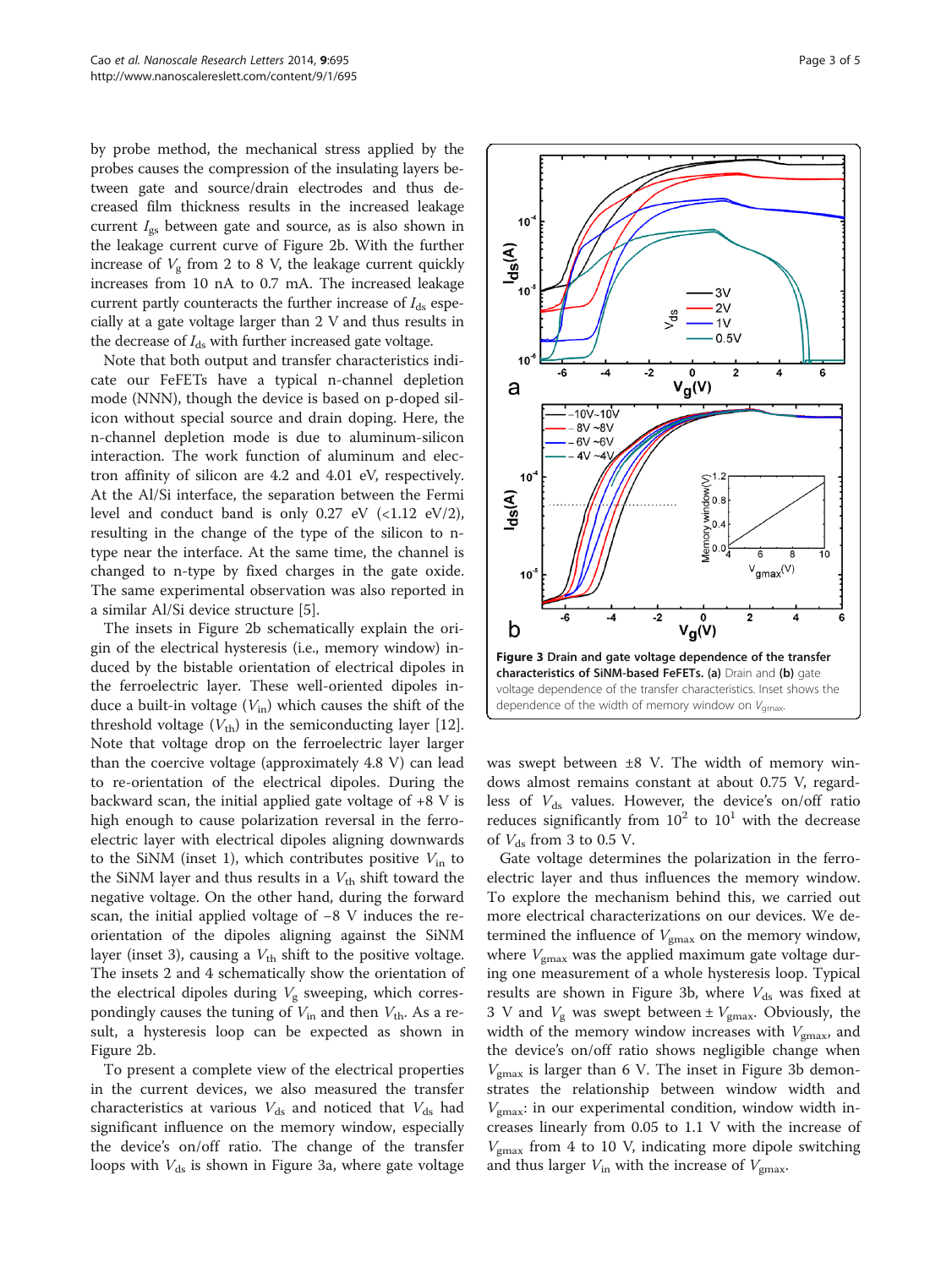Retention performance is especially important for nonvolatile memories, which determines the lifetime of the recorded data. Usually, as for nonvolatile memories, retention characterization should be conducted at 0-V gate voltage to meet the nonvolatile requirement. So here, the retention characteristic of SiNM-based FeFETs was measured by first applying writing gate pulses with a duration of 100 s and amplitude of 10 and −10 V and then recording  $I_{ds}$  at  $V_g = 0$  V and  $V_{ds} = 1$  V, respectively, at preset time points. Typical results are shown in Figure 4, where  $I_{ds}$  values in both ON and OFF states are plotted as a function of time. Here the ON state corresponds to that written by the +10-V gate pulse while the OFF state to the −10-V pulse. During the writing processes, ON and OFF state currents keep constant at 0.26 and 0.206 mA, respectively. Once the gate pulse is removed, the ON state  $I_{ds}$  sharply decreases to 0.23 mA within 130 s and then keeps nearly unchanged in the following 770 s. This sharp decrease of ON state current may be attributed to the depolarization in the ferroelectric layer due to the lack of charge compensation during the application of positive gate voltage, which is considered as one of the main causes of the worse retention performance in ferroelectric field effect transistors [[16,17\]](#page-4-0). On the other hand, the OFF state  $I_{ds}$  slightly decreases to 0.203 mA after the removal of the gate pulse and then keeps constant. In the whole retention measurement, the separation between ON and OFF state current decreases from 54 to 27 μA and the ON and OFF states can still be well distinguished. Especially after the sharp decrease of ON state current in the initial 130 s, both ON and OFF states maintain their currents

well, indicating that the SiNM-based FeFETs exhibit good retention performance.

Note that, in our measurements of transfer characteristic, the whole hysteretic loops shift to the negative gate voltage, as shown in Figures [2b](#page-1-0) and [3](#page-2-0). Such a shift is not due to the built-in voltage caused by the orientation of electrical dipoles in the ferroelectric layer, but due to space charges trapped in the ferroelectric layer and/or the interface between the ferroelectric and its adjacent layers, i.e., imprint effect [\[18](#page-4-0)], which is actually quite common in ferroelectric films and devices [\[19](#page-4-0)]. Nevertheless, this shift reduces the memory window measured at  $V_g = 0$  V, resulting in a low on/off ratio of only 1.14 in the retention measurements in Figure 4. In fact, as for the transfer loop shown in Figure [2](#page-1-0)b, the maximum on/ off ratio of 6.3 occurs at a  $V_g$  of −4.8 V, while the maximum separation of 0.11 mA between the ON and OFF state  $I_{ds}$  values occurs at a  $V_g$  of −3.6 V. To get even better memory performance especially at a  $V_g$  of 0 V, further measures should be taken to inhibit space-chargeinduced shift in transfer measurements.

Although the SiNM-based FeFET device has been fabricated with good memory performance, the device needs to be further optimized. First, compared with the bulk Si, SiNM with a low doping concentration provides fewer carriers to be modulated by the ferroelectric layer, resulting in a lower switching ratio. In order to achieve good FET characteristics, SiNMs should be heavily doped [[20](#page-4-0)]. Second, SiNMs should be even thinner to obtain a high on/off ratio due to easier gate control [\[21](#page-4-0)]. Third, SiNMs can be transferred to flexible substrates and thus flexible 'junctionless' FeFETs can be expected [[22](#page-4-0)].